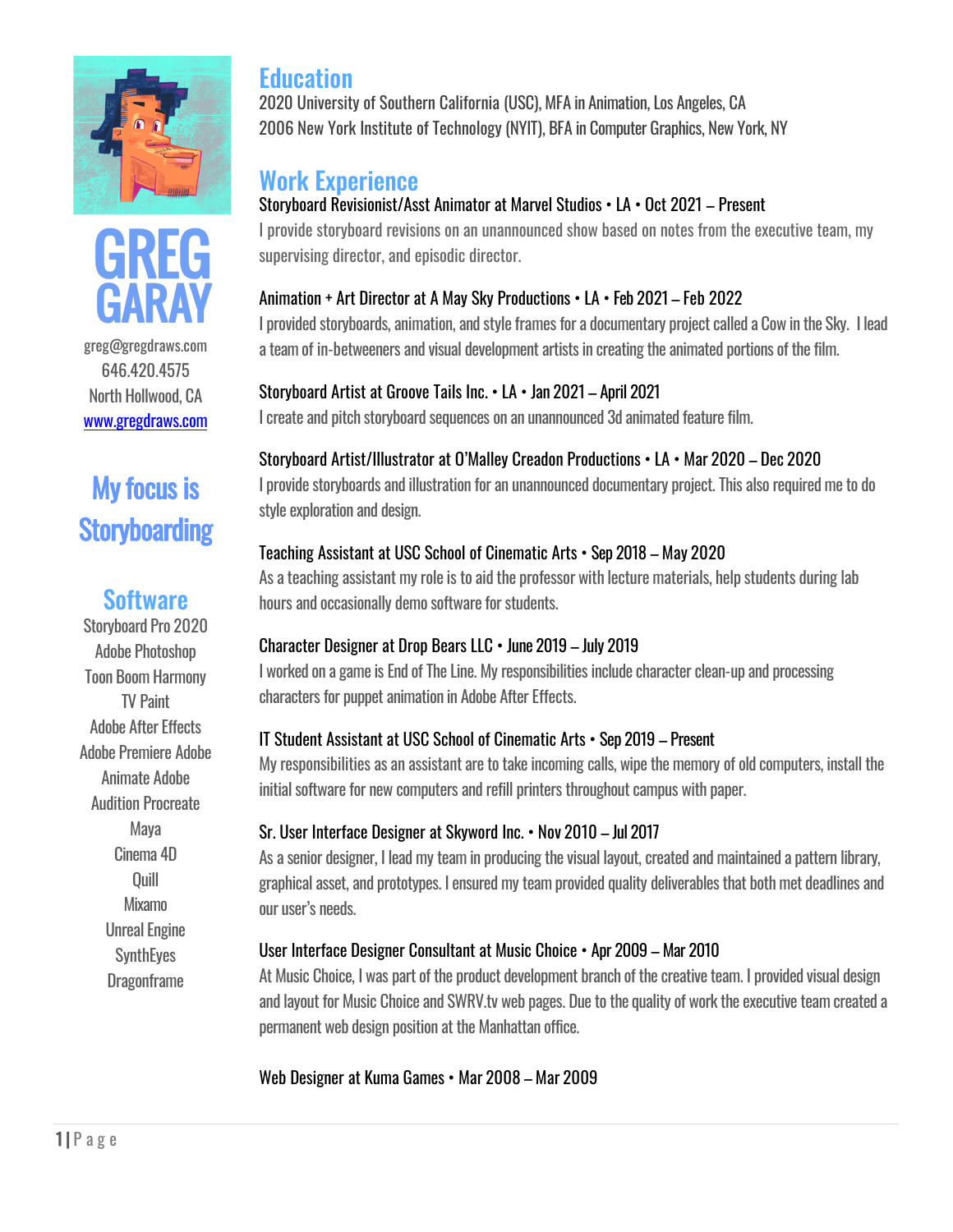Kuma Games LLC is a video game company that provides "free to play" games to the public. I was responsible for designing and maintaining the video game portal's user interface. I also was responsible for the design of marketing materials.

# Grants/Awards

2021 BAFTA • Izzy's Demons • Shortlist for Best Animated Short 2021 FLICKFAIR • Izzy's Demons • Jury Award March - Best Animation 2021 Every Leaf Short Film Festival • Izzy's Demons • Best Black Animation 2020 LA Under the Stars: Film Festival • Izzy's Demons • Best Animated Short 2020 Screen It! International Film Festival • Izzy's Demons • Best Animated Short 2020 Los Angeles Animation Festival • Izzy's Demons • Filmfest Award for Excellence in Design 2020 Panama Animation Festival • Izzy's Demons • Best Animated Short 2017 - 2020 George Lucas Family Foundation Endowment for Diversity, Los Angeles, CA 2016 Buzzwords Public Art Project Concept and Implementation, Pittsburgh, PA 2016 Cafe Con Leche Artist in Residency, Pittsburgh, PA

# Selected Screenings

2021 Brooklyn International Film Festival • Izzy's Demons • Brooklyn, NY 2021 Harlem International Film Festival • Izzy's Demons • New York, NY 2021 River Run International Film Festival • Izzy's Demons • Winston Salem, NC 2021 FLICKFAIR • Izzy's Demons • Los Angeles, CA 2021 Every Leaf Short Film Festival • Izzy's Demons • Mérida, Yucatán 2021 Cleveland International Film Festival • Izzy's Demons • Cleveland, OH 2021 Paris International Short Festival • Izzy's Demons • Paris, France 2021 The Pan African Film Festival • Izzy's Demons • Los Angeles, CA 2021 American Documentary and Animation Film Festival • Izzy's Demons • Palm Springs, CA 2021 LOS ANGELES BLACK FILM FESTIVAL • Izzy's Demons • Los Angeles, CA 2021 Dam Short Film Festival • Izzy's Demons • Denver, CO 2020 LA Under the Stars: Film Festival • Izzy's Demons • Los Angeles, CA 2020 Screen It! International Film Festival • Izzy's Demons • Gold Coast, QLD 2020 Los Angeles Animation Festival • Izzy's Demons • Los Angeles, CA 2020 Panama Animation Festival • Izzy's Demons • Republica de Panamá, Panama 2021 Toronto Black Film festival • Izzy's Demons • Toronto, Canada 2020 Los Angeles International Underground Film Festival • Izzy's Demons • Los Angeles, CA 2020 Venice Shorts • Izzy's Demons • Venice, CA 2020 St. Louis International Film Festival • Izzy's Demons • St. Louis, MO 2020 Izmir International Short Film Festival • Izzy's Demons • Izmir, Turkey 2020 Official Latino Film and Arts Festival • Izzy's Demons • Harlem, NY 2020 Los Angeles Lift-Off Film Festival • Izzy's Demons • Los Angeles, CA 2020 MIAMI short FILM FESTIVAL • Izzy's Demons • Miami, FL 2020 Coney Island Film Festival • Izzy's Demons • Brooklyn, NY